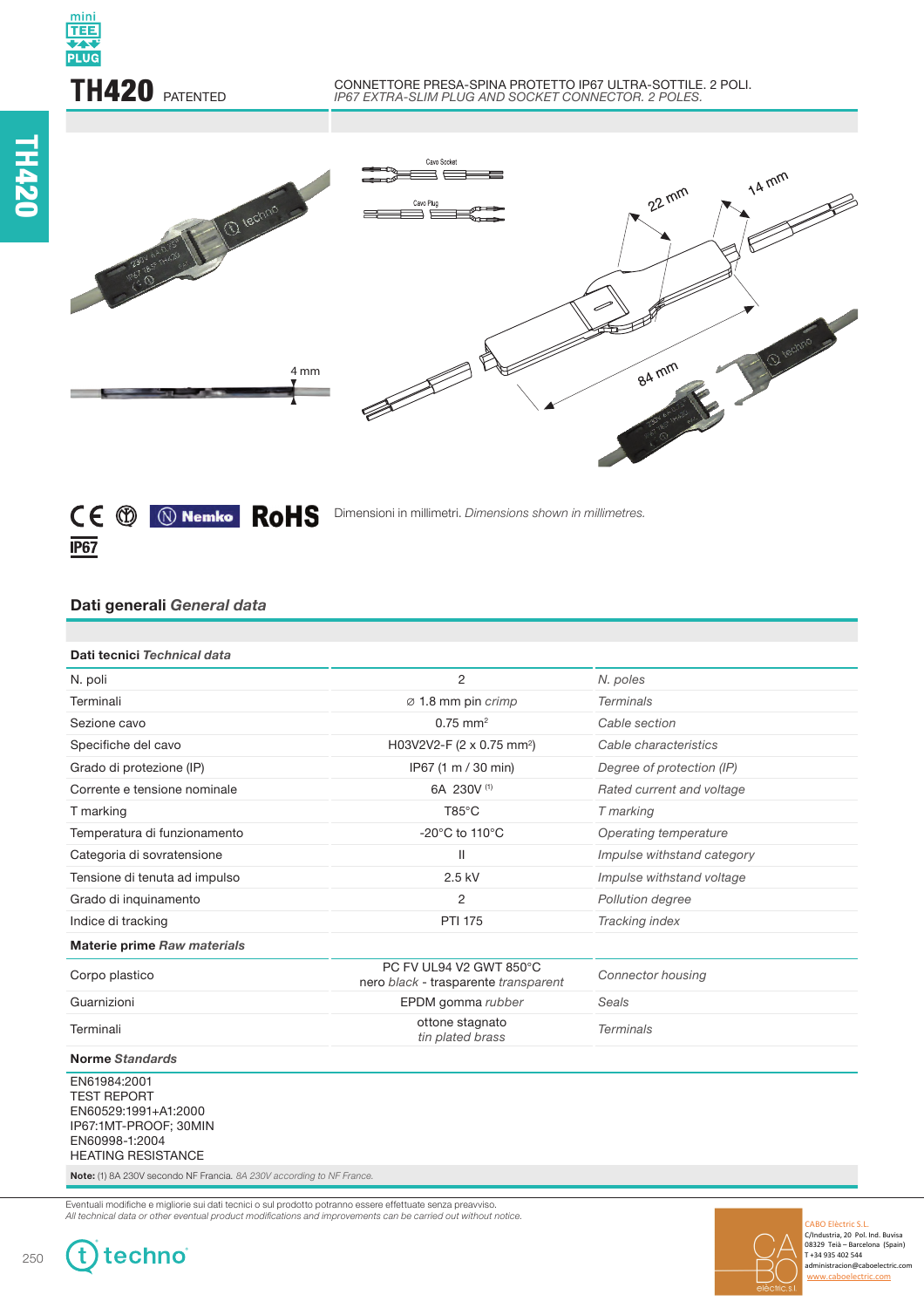**TH**420

# **TH420 PATENTED**

#### CONNETTORE PRESA-SPINA PROTETTO IP67 ULTRA-SOTTILE. 2 POLI. *IP67 EXTRA-SLIM PLUG AND SOCKET CONNECTOR. 2 POLES.*

## **Codice** *Order number*

| versione<br>version                                                                                       | lunghezza cavo<br>cable length | n. poli<br>n. poles | pz/imb<br>pcs/box | codice<br>order number |
|-----------------------------------------------------------------------------------------------------------|--------------------------------|---------------------|-------------------|------------------------|
|                                                                                                           | 450 mm                         |                     | 200               | <b>THH.420.A2A</b>     |
| Note: A richiesta lunghezza cavo - sguainatura - puntalini.<br>Cable length on demand - unsheathed - tip. |                                |                     |                   |                        |

# **Varianti** *Options*

| <b>Colore Colour</b> Contatta il Servizio Clienti per maggiori informazioni. Contact our Customer Service for availability.                                        |                                      |                                    |                   |                        |
|--------------------------------------------------------------------------------------------------------------------------------------------------------------------|--------------------------------------|------------------------------------|-------------------|------------------------|
| versione<br>version                                                                                                                                                |                                      |                                    |                   | codice<br>order number |
| altri colori other colours                                                                                                                                         |                                      |                                    |                   | THH.420.A2A.CX         |
| Kit di fornitura Purchasing kit                                                                                                                                    |                                      |                                    |                   |                        |
| versione<br>version                                                                                                                                                | misure imballaggio<br>box dimensions | contenuto<br>contents              | pz/imb<br>pcs/box | codice<br>order number |
| kit standard<br>standard kit                                                                                                                                       | C05 (395x395x185 mm)                 | Communication of the Communication | 200               | THH.420.A2A            |
| kit imbustato<br>retail pack kit<br>Consulta il catalogo Rivenditori.<br>See the Retailers catalogue.                                                              |                                      |                                    |                   | THH.420.A2A.R          |
| versione speciale<br>custom version                                                                                                                                | $\star$                              | $\star$                            | $\star$           | THH.420.XXX.K          |
| Note: Per maggiorni informazioni sulle istruzioni di assemblaggio consulta www.techno.it.<br>For more information about assembling instructions see www.techno.it. |                                      |                                    |                   |                        |

# **Accessori** *Accessories*

| <b>Gommini e riduzioni Grommets and reductions</b> |                        |                  |                                                           |
|----------------------------------------------------|------------------------|------------------|-----------------------------------------------------------|
| versione<br>version                                | codice<br>order number | colore<br>colour | $\varnothing$ min-max cavo<br>$\varnothing$ cable min-max |
|                                                    | 600025900              | giallo<br>vellow | tappo<br>sealing cap                                      |

**Note:** Quantità minima ordinabile 200 pezzi. Minimum order quantity 200 pieces.



Sono possibili personalizzazioni di prodotto e progetti su richieste specifiche. Contatta il Servizio Clienti.  *Personalization and new custom products are possible. Please contact our Customer Service.*

Eventuali modifiche e migliorie sui dati tecnici o sul prodotto potranno essere effettuate senza preavviso. Luccian modifications of mighters can dark technic of car product portaining essent of methods of the product that is a set of the reventual product modifications and improvements can be carried out without notice.



CABO Elèctric S.L. C/Industria, 20 Pol. Ind. Buvisa<br>
08329 Teià – Barcelona (Spain)<br>
T +34 935 402 544 t techno administracion@caboelectric.com www.caboelectric.com

251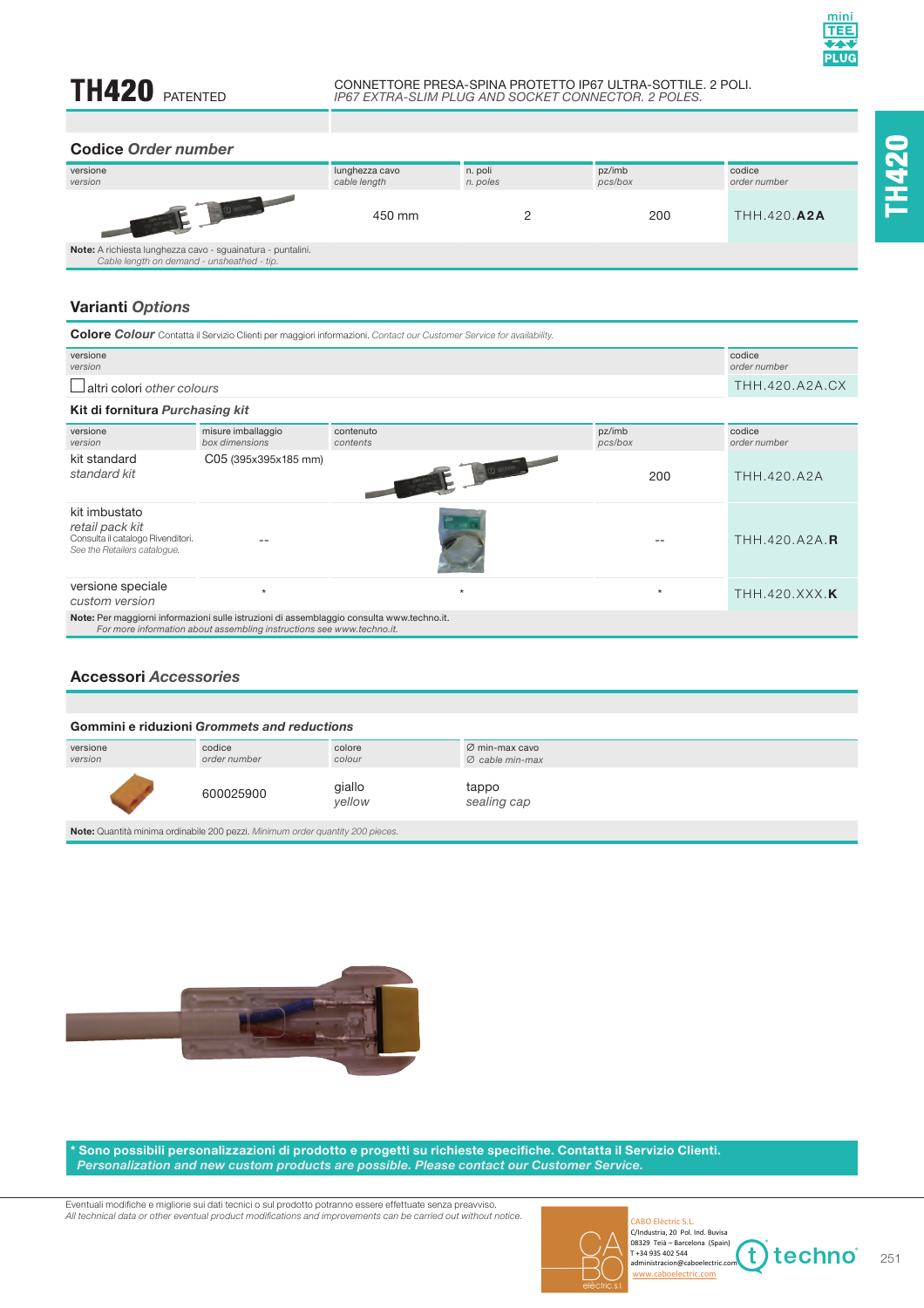**ACCESSORI**

**ACCESSORI** 

## **Accessori** *Accessories*

| Gommini e riduzioni Grommets and reductions |                                                                                                                                                                                  |                                |                                                                                                                                                                      |
|---------------------------------------------|----------------------------------------------------------------------------------------------------------------------------------------------------------------------------------|--------------------------------|----------------------------------------------------------------------------------------------------------------------------------------------------------------------|
| versione<br>version                         | codice<br>order number                                                                                                                                                           | colore<br>colour               | Ø min-max cavo<br>Ø cable min-max                                                                                                                                    |
|                                             | 6000086MH                                                                                                                                                                        | verde<br>green                 | $4.0 - 6.0$ mm                                                                                                                                                       |
|                                             | 6000085MM                                                                                                                                                                        | blu<br>blue                    | $6.0 - 7.5$ mm                                                                                                                                                       |
|                                             | 6000091MA                                                                                                                                                                        | bianco<br>white                | foro cieco<br>blind grommet                                                                                                                                          |
|                                             | 6000090MA                                                                                                                                                                        | bianco<br>white                | 1 foro 2.0 mm<br>1 hole                                                                                                                                              |
|                                             | 6000114MA                                                                                                                                                                        | bianco<br>white                | 2 fori 2.0 mm<br>2 holes                                                                                                                                             |
|                                             | 6000089MA                                                                                                                                                                        | bianco<br>white                | 2 fori 3.5 mm<br>2 holes                                                                                                                                             |
|                                             | 6000106MA                                                                                                                                                                        | bianco<br>white                | 3 fori 3.5 mm<br>3 holes                                                                                                                                             |
| 55                                          | 6000113MA                                                                                                                                                                        | bianco<br>white                | 4 fori 2.0 mm<br>4 holes                                                                                                                                             |
|                                             | 604001100                                                                                                                                                                        | nero<br>black                  | $5.0$ mm - $9.5$ mm                                                                                                                                                  |
|                                             | 604004900                                                                                                                                                                        | grigio RAL7035<br>grey RAL7035 | max 14.0 mm                                                                                                                                                          |
|                                             | 600012700                                                                                                                                                                        | giallo<br>yellow               | asola 11.0 mm x 5.5 mm<br>slot                                                                                                                                       |
|                                             | 600013700                                                                                                                                                                        | giallo<br>yellow               | foro cieco<br>blind grommet                                                                                                                                          |
|                                             | 600013600                                                                                                                                                                        | giallo<br>yellow               | 1 foro 3.5 mm<br>1 hole                                                                                                                                              |
|                                             | 600012500                                                                                                                                                                        | giallo<br>yellow               | 2 fori 3.5 mm<br>2 holes                                                                                                                                             |
|                                             | 600030600                                                                                                                                                                        | giallo<br>yellow               | 2 fori max 5.5 mm<br>2 holes                                                                                                                                         |
|                                             | 600012600                                                                                                                                                                        | giallo<br>yellow               | 3 fori 3.5 mm<br>3 holes                                                                                                                                             |
|                                             | 600018200                                                                                                                                                                        | giallo<br>yellow               | 4 fori 3.5 mm<br>4 holes                                                                                                                                             |
|                                             | 600022400                                                                                                                                                                        | giallo<br>yellow               | 5 fori 3.5 mm<br>5 holes                                                                                                                                             |
|                                             | 600024200(1)                                                                                                                                                                     | giallo<br>yellow               | max 8.5 mm                                                                                                                                                           |
|                                             | 600024500(1)                                                                                                                                                                     | giallo<br>yellow               | max 11.5 mm                                                                                                                                                          |
|                                             | 6000040LF <sup>(2)</sup>                                                                                                                                                         | verde<br>green                 | foro cieco<br>blind reduction                                                                                                                                        |
|                                             | 6000042LF(2)                                                                                                                                                                     | verde<br>green                 | riduzione consigliata per cavi in silicone-gomma e cavi $\emptyset \leq 6.0$ mm<br>cable reduction suggested for silicon-rubber and $\emptyset \leq 6.0$ mm cables   |
|                                             | 6000041LF(2)                                                                                                                                                                     | verde<br>green                 | riduzione consigliata per cavi in silicone-gomma e cavi $\varnothing \leq 7.5$ mm<br>cable reduction suggested for silicon-rubber and $\emptyset \leq 7.5$ mm cables |
|                                             | 6000087LF(3)                                                                                                                                                                     | verde<br>green                 | riduzione consigliata per cavi in silicone-gomma e cavi $\emptyset \leq 7.0$ mm<br>cable reduction suggested for silicon-rubber and $\emptyset \leq 7.0$ mm cables   |
|                                             | 6000156LF(3)                                                                                                                                                                     | verde<br>green                 | foro cieco<br>blind reduction                                                                                                                                        |
|                                             | Note: Quantità minima ordinabile 200 pezzi. Minimum order quantity 200 pieces.<br>(1) Utilizzabile solo con 6000219CC e 6000219CE. To be used only with 6000219CC and 6000219CE. |                                |                                                                                                                                                                      |

(1) Utilizzabile solo con 6000219CC e 6000219CE. *To be used only with 6000219CC and 6000219CE.*<br>(**2) Non** utilizzabile con 6002002CC/CE e con 6000115KC/CE. Cannot be used with 6002002CC/CE and 6000115KC/CE.<br>(**3) Non** util

Eventuali modifiche e migliorie sui dati tecnici o sul prodotto potranno essere effettuate senza preavviso.<br>All technical data or other eventual product modifications and improvements can be carried out without notice.



L

252

**f** 

techno®